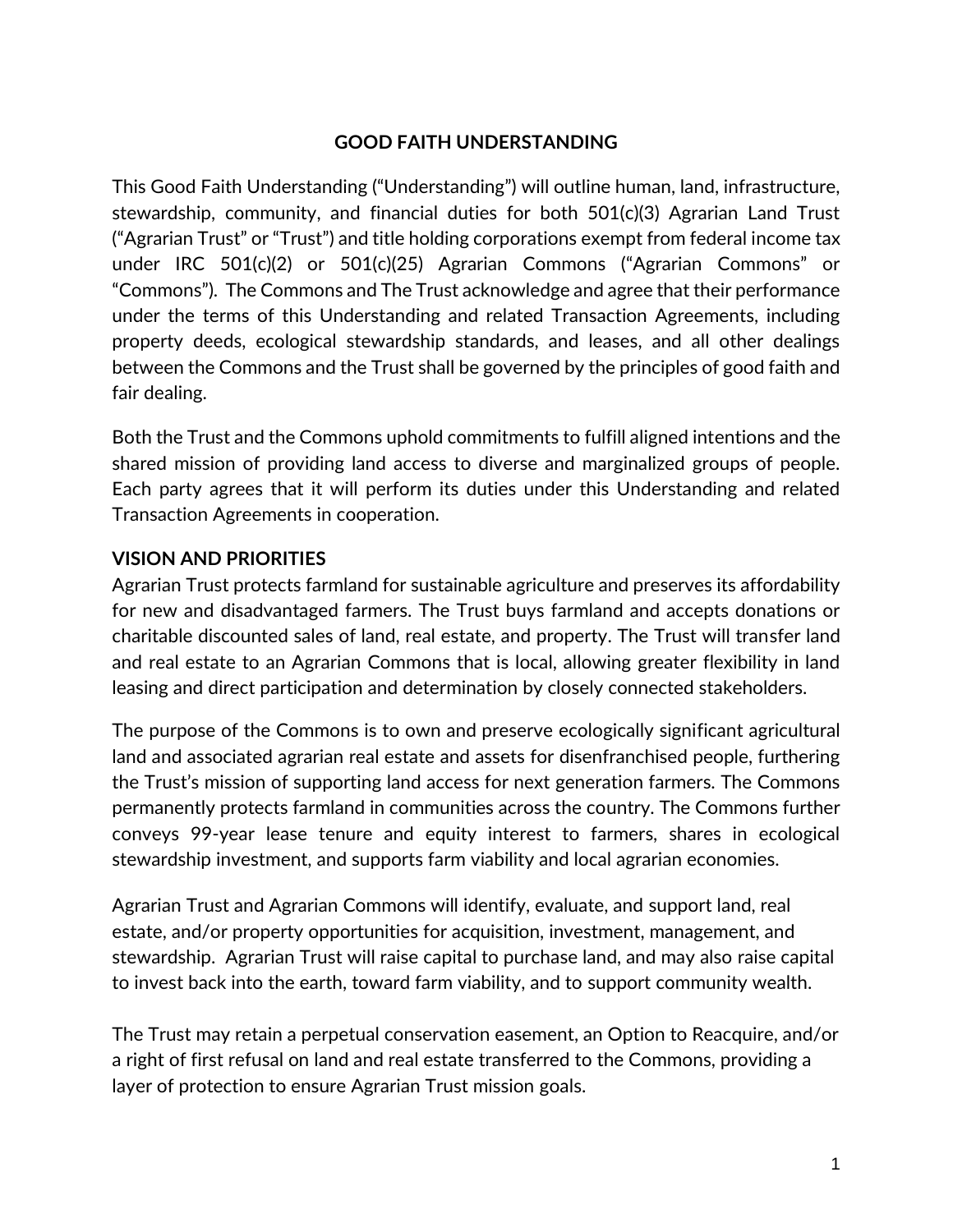#### **AGRARIAN COMMONS DUTIES**

The Agrarian Commons shall own agricultural land and assets and levy and collect rent and lease revenue from land, real estate, and property tenure agreements. The Commons shall engage and collaborate with Agrarian Trust to raise philanthropic and investment capital. The Commons will commit its financial and human resources and community capital to ensure proper support, investment, stewardship, and management of land, soils, ecosystems, buildings, infrastructure, housing, and other agrarian property assets.

At the time of property acquisition, the Commons shall complete a Baseline Report for each property to serve as a comprehensive assessment of all assets acquired into the Commons. The Commons is obligated to conduct yearly monitoring and reporting of all land, real estate, and property and provide a Monitoring Report to the Trust. The Commons, and leaseholders of each property, are committed to and responsible for maintaining the whole property beyond "normal wear and tear" throughout the term of the lease and based on the Baseline Report(s). The Commons must also submit property deed, survey, lease, the execution of conservation easement(s), farm practice certification, farm/ranch management plan, forest management plan, soil testing, and other related Transaction Documents and property management documentation to Agrarian Trust. All Commons are required to comply with The Trust's capital building and grounds plan; however, each budget plan will vary for each Commons property.

The Commons shall report to and exchange with the Trust, and shall comply with requirements set forth by the Trust, IRS regulations, and State specific legal, financial, and reporting requirements. Commons roles and responsibilities will be guided by and shall adhere to structure and language requirements set forth by Agrarian Trust, including standards set forth for each Commons and in the Property Management Plan for each property.

#### **AGRARIAN TRUST DUTIES**

Agrarian Trust shall oversee, guide, and support multiple local Commons, as they are structured as affiliated land-holding entities. The Trust shall provide legal and financial support, including raising and organizing human, network, philanthropic, and investment capital. The Trust will commit its financial and human resources and capital to ensure (1) acquisition, (2) investment in, and (3) stewardship and management of land, buildings, infrastructure, housing, and other agrarian property assets to the standards set forth in the Property Management Plan and in ways to align with and further Agrarian Trust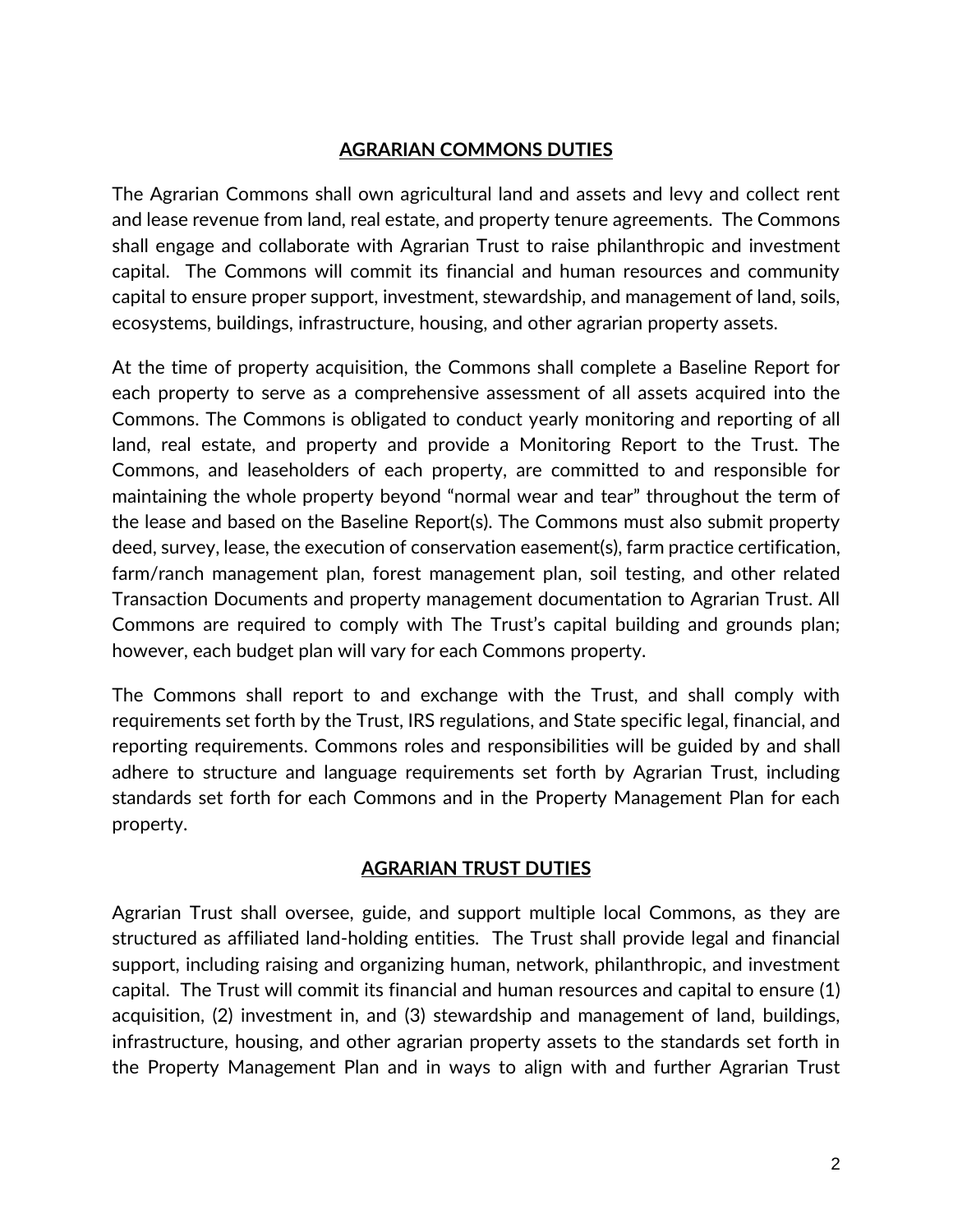mission. Agrarian Trust may also raise capital for investments in soils, renewable energy, housing, and farm viability.

The Trust shall receive charitable contributions of capital and the Trust shall use capital to acquire and invest in land, property, and agrarian assets. The Trust shall convey land, property, and agrarian assets to the local Commons, subject to, at a minimum, an Option to Reacquire. The Trust shall convey property deed, survey, lease, the execution of conservation easement(s), farm practice certification, farm/ranch management plan, forest management plan, soil testing, and other related Transaction Documents and property management documentation at the time of conveying land, property, and/or other assets.

### **ABANDON PROPERTY**

Should Agrarian Commons fail to comply with the reporting or other requirements set forth by the Trust, IRS regulations, or the State, the Trust, after a 180-day notice and cure period, may determine that the Commons has abandoned the property and remedy such abandonment through such actions deemed necessary by the Trust, including exercising is Option to Reacquire.

## **LAND STEWARDSHIP**

The Trust, the Commons, and leaseholders shall jointly carry out ecological stewardship that includes soil regeneration and diverse ecosystems management for sustainable food production and wildlife habitat management. All stewardship practices shall be guided by Ecological Stewardship and Farm and Ranch Standards and shall be chemical-free, sustainable, diversified, and rotation-based.

No mineral, timber, soil, water, and/or natural resource extraction is allowed on each property unless to facilitate a Commons based sustainable management plan that is approved by the Commons and is of benefit to agricultural sustainability and soil and ecological restoration, regeneration, and health.

## **DISPUTE RESOLUTION**

The Trust and the Commons hereby agree that, in the event of any dispute between the Trust and the Commons relating to this Understanding, The Trust and The Commons shall first seek to resolve the dispute through informal discussions. In the event any dispute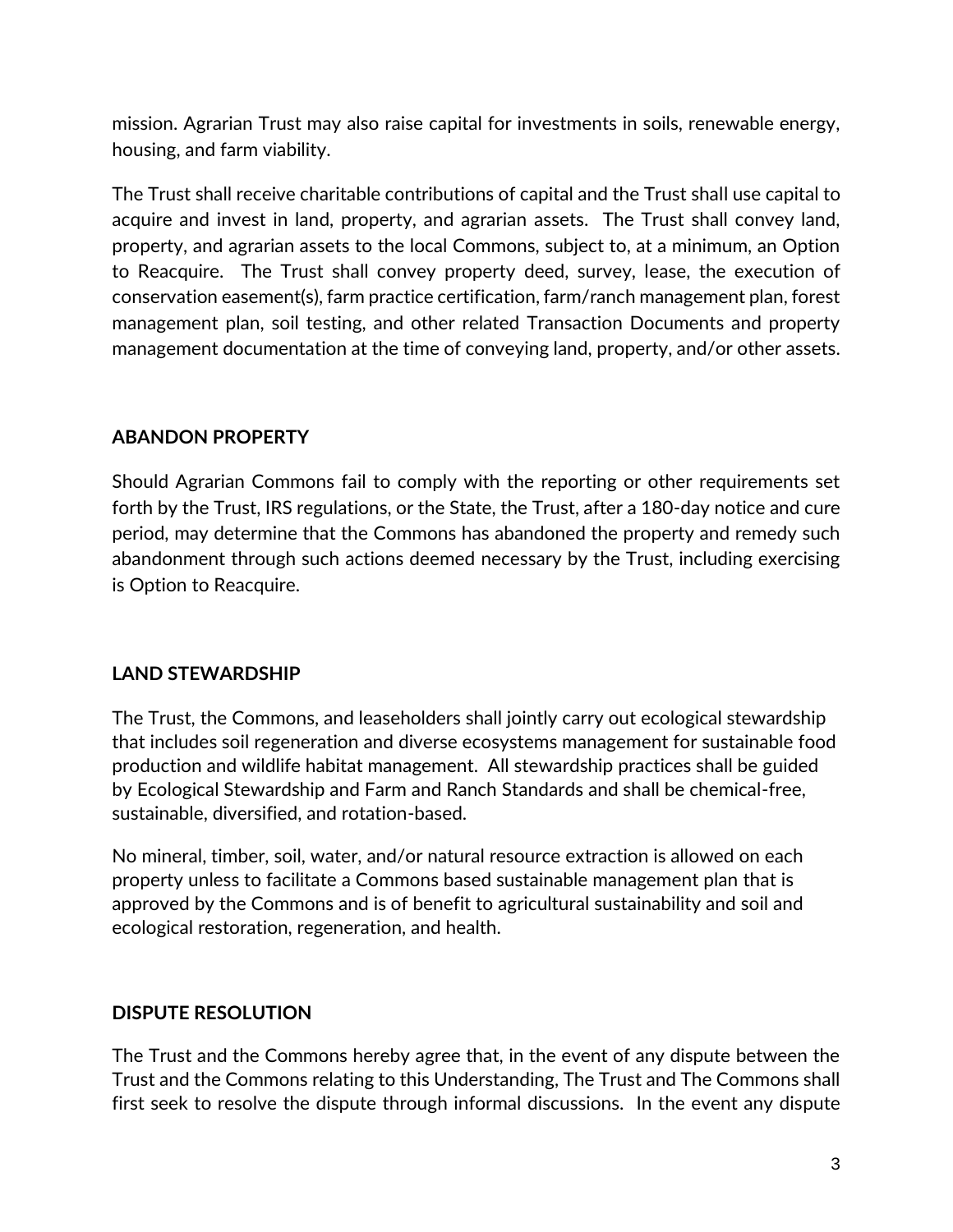cannot be resolved through informal discussions within sixty (60) calendar days, after being brought by a party to the attention of the other party, the Trust and the Commons agree that the dispute will be negotiated between the Trust and the Commons through mediation, if the parties can agree on a mediator. The costs of mediation shall be shared equally by the Trust and the Commons. Neither the Trust nor the Commons waives its legal rights to adjudicate this Understanding in a legal forum. Any criminal act is an exception to this clause.

### **NO FAULT and NEGLIGENCE**

Each party shall be completely released from all liability, claims, debts, and/or obligations to the other party, including all claims for incidental, special, or consequential damages. Neither the Trust nor the Commons acknowledges any fault or liability with respect to any claim or contention in connection with either the Trust's or the Common's performance. The Commons, the Trust, and any lessees agree to release, indemnify, and hold each other harmless, except in cases of gross negligence.

#### **WASTE**

The Common is obligated to maintain lease agreements and ownership responsibilities so as not to allow or create waste (please see sections in Equitable Lease for more details). If the Trust determines that the Common is responsible for waste, the Trust may exercise the Option to Reacquire.

#### **LIABILITY & INSURANCE**

#### Lessee to Agrarian Commons

Please see Equitable Lease as to liability and insurance requirements.

#### Agrarian Commons to Agrarian Trust

Each Commons shall carry property and liability insurance policies to cover all property and land. If some parcels of land or housing are not under a lease and/or in Commons ownership, the Commons must secure and maintain liability insurance for these properties. The Commons shall pay and keep current on property tax, fees, and assessments. The Commons shall pay and keep current and active accounts with basic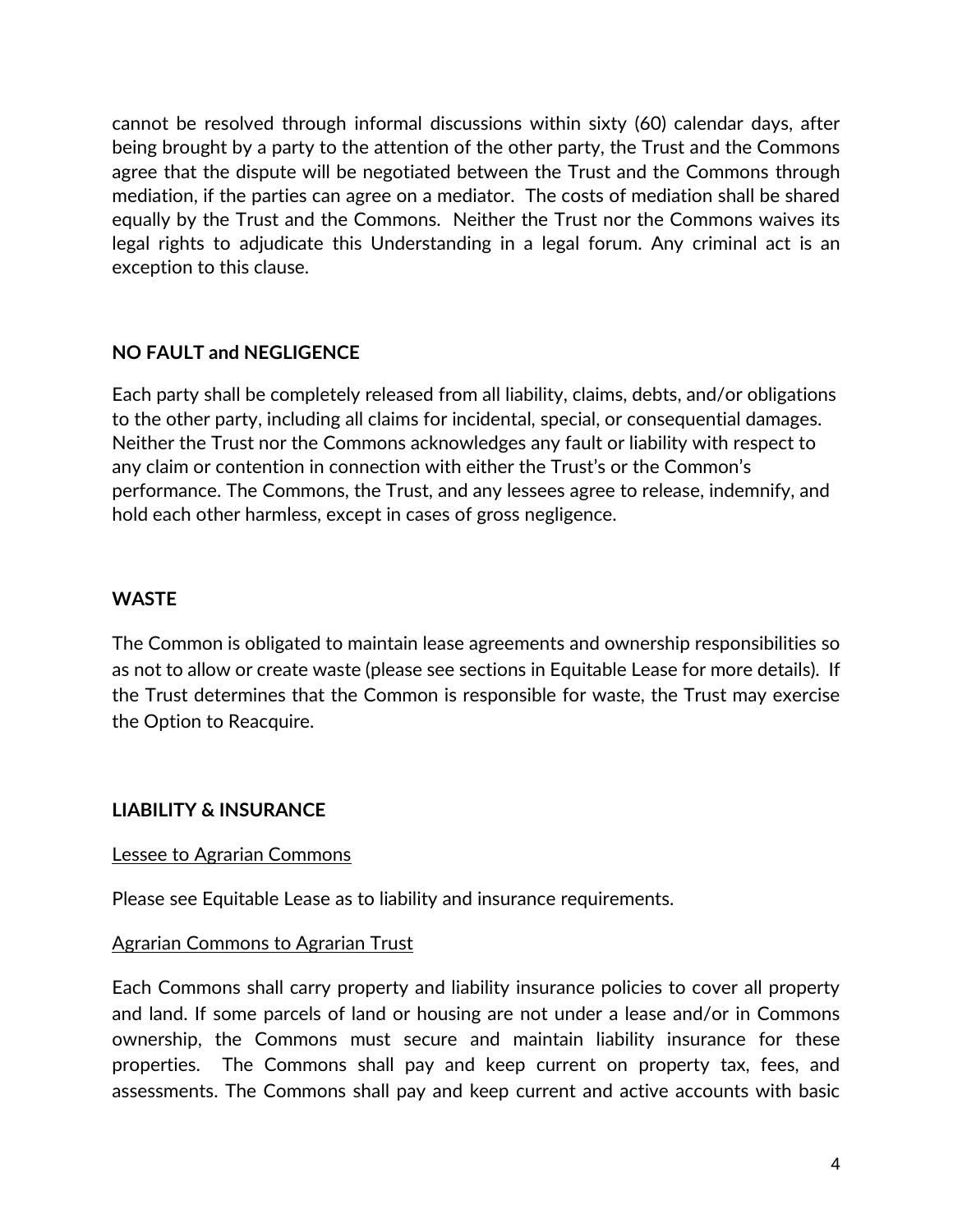utilities (e.g. water, electric, sewer). Boards of Directors of Commons shall obtain directors and officers insurance.

## **IRS REQUIREMENTS OF 501(c)(3) and 501(c)(2) or 501(c)(25)**

Agrarian Trust is responsible for: (1) ensuring that the Commons continue to qualify for tax- exemption; (2) verifying that any new Commons are exempt; and (3) updating the IRS on an annual basis of new Commons, Commons no longer to be included in the Agrarian Trust group exemption letter, and Commons that have changed their names or addresses. Annual updates from Agrarian Trust to the IRS must include information about changes in purposes, character, or method of operation of Commons included in the group exemption letter.

The Trust has the option of filing a group 990 tax return that covers the Commons, to include aggregated data from all the Commons. However, each Commons must agree to be included in the group return, and not file its own return. If a Commons chooses not to file as part of a group 990 tax return, it will be responsible for filing its own 990 tax return each year and to provide a copy to the Trust.

# **ADDITIONAL LAND, REAL ESTATE, and/or PROPERTY**

After the Trust and the Commons execute this instrument, any and all future land, property, and/or real estate assets acquired as a part of the Commons will be obligated to adhere to the terms of this Understanding. For example, if a Commons' land is leased from a federal agency or another land trust the land involved in the transaction shall conform to the terms of this Understanding. All terms of this Understanding shall be considered retroactive.

# **AGRARIAN COMMONS TO AGRARIAN COMMONS**

Collaboration among Commons is essential to ensure long-term vitality and sustainability. Collaboration may include resource sharing, movement and awareness building, collective learning, collective marketing, and general solidarity-based networking.